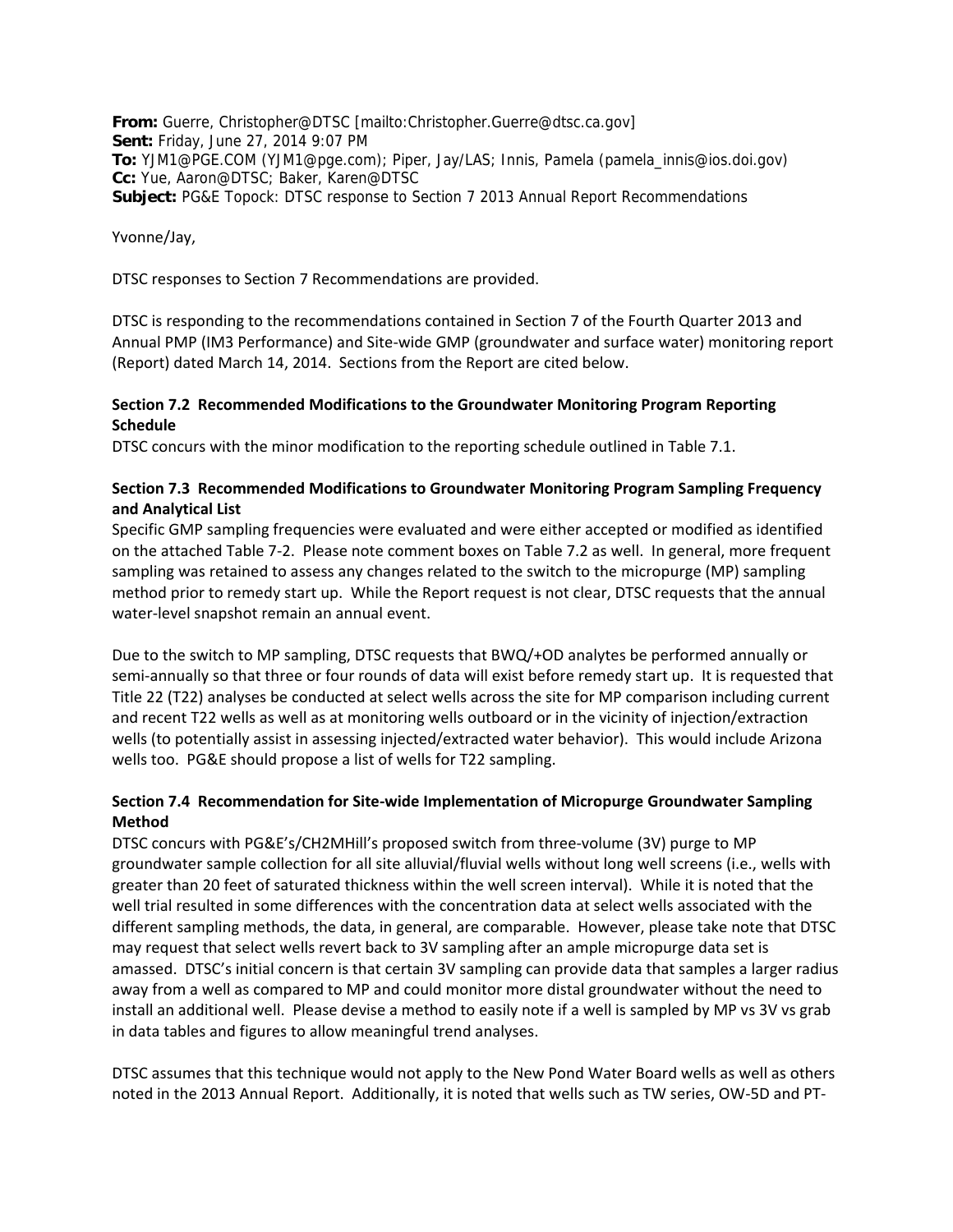7D are reported to have greater than 20 feet of saturated screen and would not be included in this approval. Of course, if desired, additional sampling trials for those wells could be proposed by PG&E. Finally, DTSC encourages PG&E to conduct a separate trial for the bedrock wells to determine if alternate sampling techniques are viable for those wells and to gather information that may assist in understanding plume configuration in bedrock.

In addition to the recommendations section of the Annual Report, DTSC requests that chemical concentration contours be carefully plotted (e.g., Figure 3‐1c) and that appropriate scales be selected for trend/time‐series ( e.g., Figures C‐8, C‐10, C‐13, C‐15, C‐17, C‐18).

Please contact me if there are questions.

Chris Guerre Senior Engineering Geologist Department of Toxic Substances Control (714) 484‐5422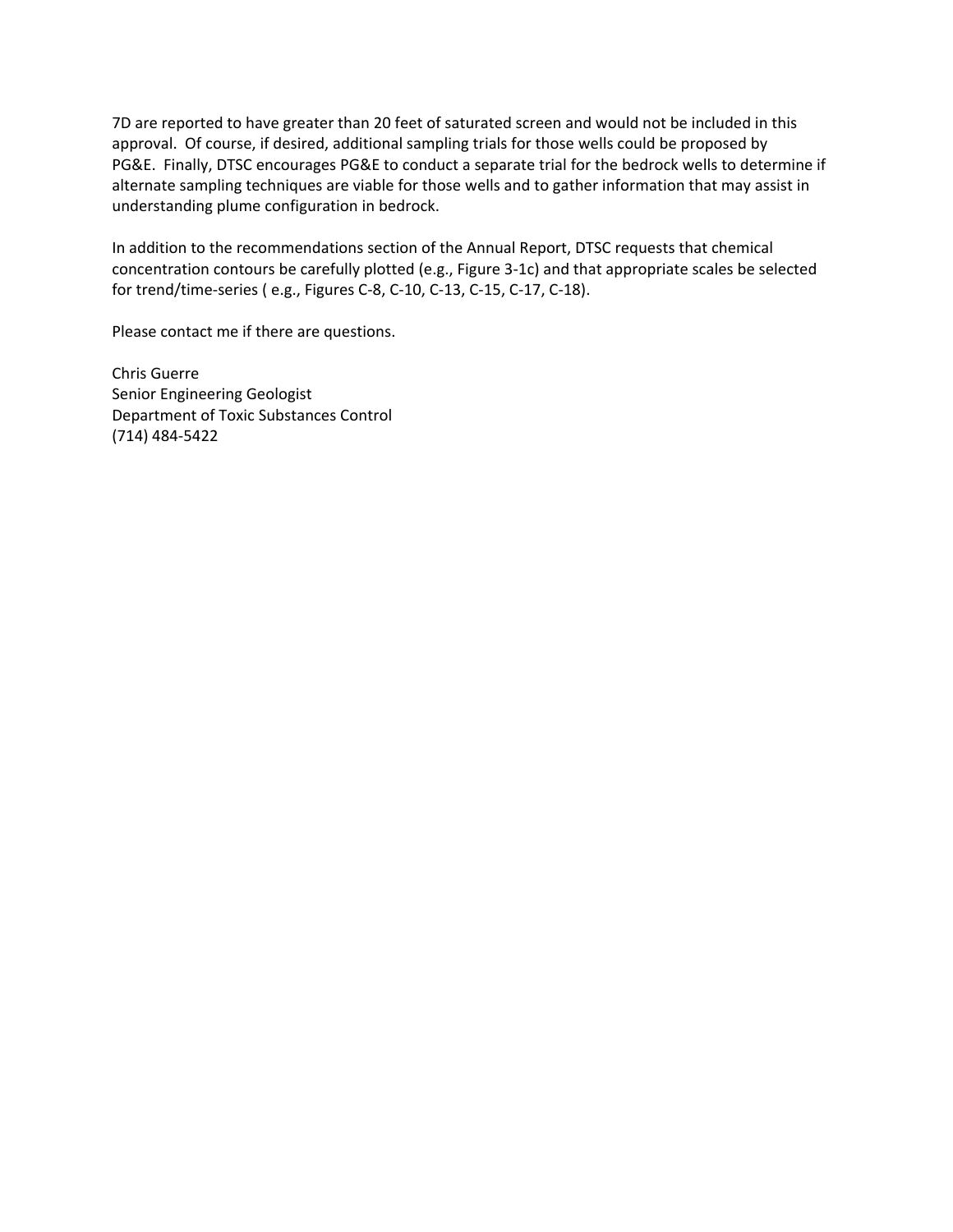Proposed Schedule Changes for GMP‐PMP Reporting *Fourth Quarter 2013 and Annual Interim Measure Performance Monitoring and Site‐wide Groundwater and Surface Water Monitoring Report,*

*PG&E Topock Compressor Station, Needles, California*

|                      |                       | Approximate<br><b>Number of</b> |                                      | <b>Current IM-3</b>     |                                 | <b>Current</b><br>Report | Proposed<br>IM-3 Sample | Proposed<br><b>Revised</b><br><b>Reporting</b> | <b>Months from</b><br><b>End of GMP</b><br><b>Sample Date to</b> |
|----------------------|-----------------------|---------------------------------|--------------------------------------|-------------------------|---------------------------------|--------------------------|-------------------------|------------------------------------------------|------------------------------------------------------------------|
| <b>Period</b>        | <b>Sampling Event</b> | Wells                           | <b>GMP Sample Date</b>               | <b>Sample Date</b>      | <b>Current Reporting Period</b> | Date                     | Date                    | Date                                           | Report                                                           |
| <b>First Period</b>  | Quarterly             | 58                              | <b>Early February to early March</b> | <b>End of February</b>  | January through March           | 30-Apr                   | No Change               | No Change                                      |                                                                  |
| <b>Second Period</b> | Semiannually          | 98                              | April to mid May                     | End of May              | April through June              | $15 - Aug$               | No Change               | No Change                                      |                                                                  |
| <b>Third Period</b>  | Quarterly             | 58                              | Late September to mid October        | <b>End of September</b> | July through October            | 30-Nov                   | No Change               | 15-Dec                                         |                                                                  |
| <b>Fourth Period</b> | Annually/Biennially   | 139                             | Early to mid December                | <b>End of December</b>  | November through December       | 15-Mar                   | No Change               | No Change                                      |                                                                  |

<sup>c</sup> In 2009, the GMP reporting periods (January through March, etc.) shifted to match the PMP reporting periods (February through April, etc.) when the reporting for the two programs was combined. Proposed IM‐3 sample date is based on proposed revised reporting date

Notes:

<sup>a</sup> Sampling of wells in SWFL nesting area will be conducted in the last week of April.

<sup>b</sup> Sampling of wells in SWFL nesting area will be conducted in the first week of October.

SWFL nesting season is May through September. Efforts are made to minimize activities in the floodplain during this time.

No GMP sampling events occur between the May semiannual event (potenital nesting area sampled during the last week of April) and the September quarterly event (potential nesting area sampled during the first week of October). One RMP quarterly river sampling event takes place in July during this time period.

To minimize the time between GMP sample date and report submittal date, the timing for the last IM‐3 sample (collected at end of month) included for each reporting period was changed.

GMP <sup>=</sup> Groundwater Monitoring Program.

- IM‐3 <sup>=</sup> Interim Measures Number 3.
- PMP <sup>=</sup> Performance Monitoring Program.
- RMP <sup>=</sup> Surface Water Monitoring Program.

SWFL <sup>=</sup> Southwest Willow Flycatcher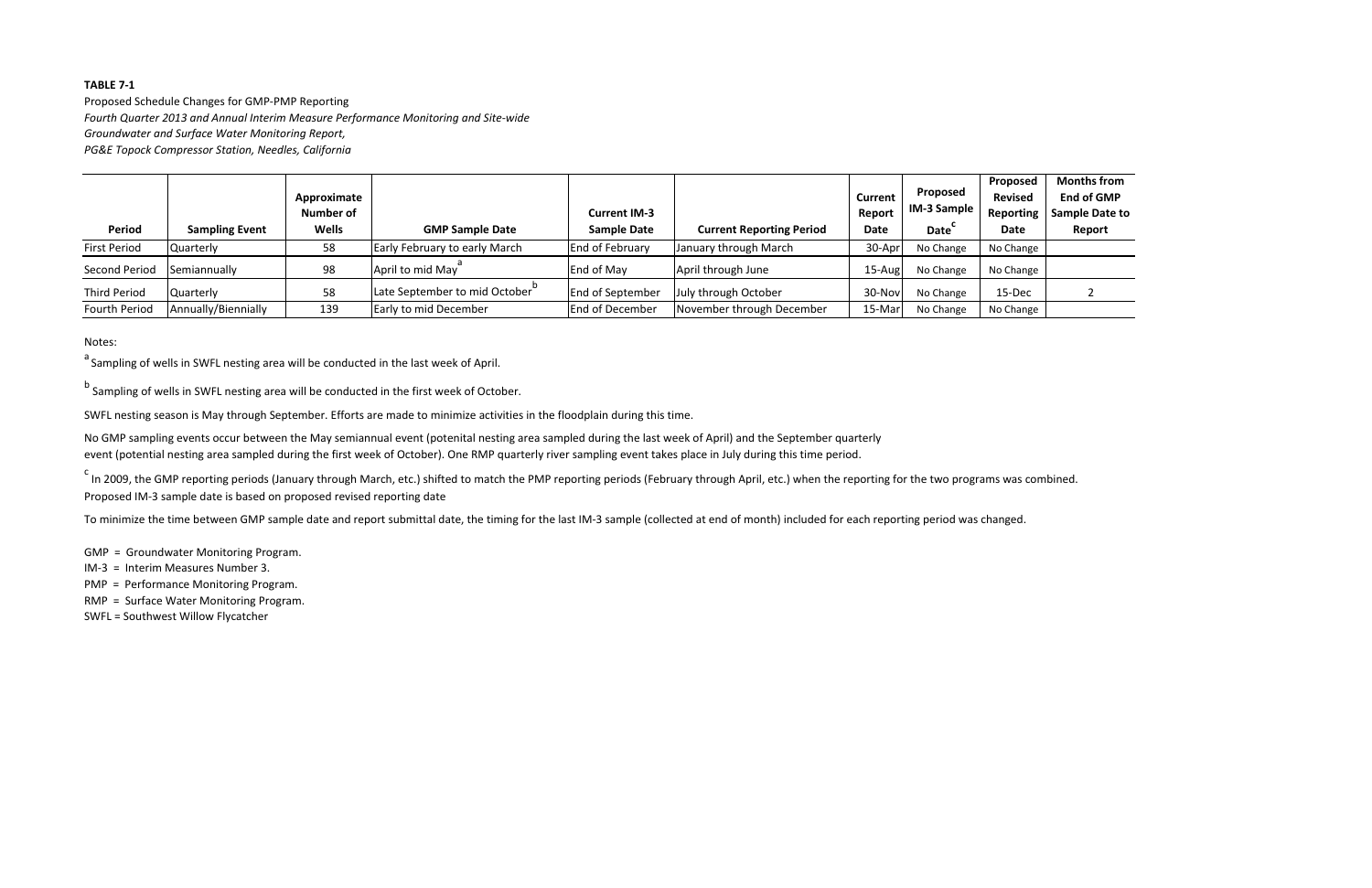### **Proposed Groundwater Monitoring Program Sampling Frequency and Analytical Suite Modifications**

Fourth Quarter 2013 and Annual Interim Measures Performance Monitoring and Site-wide Groundwater and Surface Water Monitoring Report,

| Well ID                  | <b>Current Frequency</b> | Proposed<br><b>Frequency</b> | <b>Current Analytes</b>       | <b>Proposed Analytes</b>     | Location vs. Plume      | <b>Remedy Role</b> | <b>Trends</b>     | <b>Typical</b><br>[Cr(VI)] ug/L<br>(approx) | <b>Comments</b>                     |
|--------------------------|--------------------------|------------------------------|-------------------------------|------------------------------|-------------------------|--------------------|-------------------|---------------------------------------------|-------------------------------------|
| $MW-09$ $SA$             | Annual                   | <b>Annual</b> ; BCW flow     | Cr, COPC, AWQ                 | Cr, COPC, BP, BWQ            | <b>BCW</b> in plume     |                    | Cr sta            | 300                                         |                                     |
| MW-10<br>SA              | Semi-annual              | <b>Annual: BCW flow</b>      | Cr, COPC, F, T22, AWQ         | Cr, COPC, BWQ                | <b>BCW</b> in plume     |                    | Cr sta; COPC var  | 450                                         |                                     |
| <b>MW-11 SA</b>          | Annual                   | <b>Annual</b> ; BCW flow     | Cr, COPC, AWQ                 | Cr, COPC, BP, BWQ            | <b>BCW</b> in plume     |                    | Cr dec            |                                             | 180 ISPT                            |
| $MW-12$ OK               | Quarterly                | Semi-annual                  | Cr, COPC, T22, AWQ            | Cr, COPC, BWQ                | TCS in plume            | <b>TCS loop</b>    | Cr var            | 2,500                                       |                                     |
| MW-13<br>ok              | Annual                   | <b>NC</b>                    | Cr, BP, AWQ                   | Cr, BP, BWQ                  | E of BCW, edge plume    | IR Loop - Mon      | Cr sta            | 21                                          |                                     |
| SA<br>MW-14              | Annual                   | <b>NC</b>                    | Cr, AWQ                       | Cr, COPC, BP, BWQ            | W of BCW, outside plume | IR Loop - DR       | Cr dec            | 20                                          |                                     |
| MW-15<br>- Z             | <b>Biennial</b>          | <b>NE</b>                    | Cr, AWQ                       | Cr, BWQ                      | W of BCW, outside plume |                    |                   | 11                                          |                                     |
| ok<br>MW-16              | Semi-annual              | <b>Biennial</b>              | Cr, BKG, AWQ                  | Cr, BWQ                      | W of BCW, outside plume |                    | Cr sta            | 10                                          |                                     |
| MW-17<br>-ok             | Semi-annual              | <b>Biennial</b>              | Cr, BKG, AWQ                  | Cr, BWQ                      | W of BCW, outside plume |                    | Cr sta            | 14                                          |                                     |
| MW-18<br>A               | Annual                   | Biennial                     | Cr, AWQ                       | Cr, BWQ                      | W of BCW, outside plume |                    | Cr sta            | 21                                          |                                     |
| SA<br>MW-19              | Annual                   | <b>NC</b>                    | Cr, AWQ                       | Cr, BWQ                      | NTH, in plume           |                    | Cr var; COPC sta  | 250                                         |                                     |
| MW-20-070 SA             | Semi-annual              | <b>Annual</b>                | Cr, COPC, AWQ, PMP            | Cr, COPC, BWQ+OD             | NTH, in plume           | NTH IRZ DR         | Cr sta            | 3,200                                       |                                     |
| MW-20-100 SA             | Semi-annual              | Annual                       | Cr, COPC, AWQ, PMP            | Cr, COPC, BWQ+OD             | NTH, in plume           | NTH IRZ DR         | Cr dec; COPC sta  | 3,400                                       |                                     |
| MW-20-130 SA             | Semi-annual              | Annual                       | Cr, COPC, BP, AWQ, PMP        | Cr, COPC, BP, BWQ+OD         | NTH, in plume           | NTH IRZ DR         | Cr sta; COPC var  | 10,000                                      |                                     |
| <b>MW-21</b><br>ok       | Quarterly                | Semi-annual                  | Cr, COPC, AWQ                 | Cr, COPC, BWQ                | NTH, outside plume      | NTH IRZ DR         | Cr sta            | 2 to ND IMCP                                |                                     |
| MW-22<br>SA              | Semi-annual              | Biennial                     | Cr, BP, T22                   | Cr, BP, BWQ+OD               |                         | NTH IRZ DG, RE     | Cr sta            |                                             | ND well not typical of FP or upland |
| MW-23-060 OK             | Quarterly                | Semi-annual                  | Cr, BP, AWQ, rdx              | Cr, BP, BWQ, rdx             | NE of TCS outside plume | <b>TCS loop</b>    | Cr sta; COPC var  | 30                                          |                                     |
| MW-23-080<br>$\alpha$    | Quarterly                | Semi-annual                  | Cr, BP, AWQ, rdx              | Cr, BP, BWQ, rdx             | NE of TCS outside plume | <b>TCS</b> loop    | Cr var; COPC var  | 16                                          |                                     |
| ok<br><b>MW-24A</b>      | Semi-annual              | <b>NC</b>                    | Cr, ISPT                      | NC                           | N of TCS in plume       |                    | Cr dec            |                                             | ND ISPT                             |
| <b>MW-24B</b><br>ok      | Semi-annual              | <b>NC</b>                    | Cr, ISPT                      | <b>NC</b>                    | N of TCS in plume       |                    | Cr dec            | 1,500 ISPT                                  |                                     |
| ok<br>MW-24BR            | Quarterly                | <b>Annual</b>                | Cr, AWQ                       | Cr, COPC, BP, BWQ            | N of TCS outside plume  |                    | Cr sta            | <b>ND</b>                                   |                                     |
| <b>SA</b><br>MW-25       | Annual                   | <b>Biennial</b>              | Cr, BP, AWQ, PMP              | Cr, COPC, BP, BWQ            | N of TCS in plume       |                    | Cr dec; COPC inc  | 250                                         |                                     |
| ok<br>MW-26              | Semi-annual              | <b>NC</b>                    | Cr, COPC, BP, AWQ, PMP        | Cr, COPC, BP, BWQ+OD, rdx    | NTH in plume            | NTH IRZ DR         | Cr sta; COPC var  | 1,800                                       |                                     |
| ok<br>MW-27-020          | Annual                   | <b>NC</b>                    | Cr, COPC, BP, AWQ, rdx        | Cr, COPC, BP, BWQ, rdx       | FP outside plume        | NTH IRZ RE         | Cr sta            | 1 to ND                                     |                                     |
| MW-27-060 OK             | Annual                   | NC                           | Cr, COPC, F, BP, AWQ, rdx     | Cr, COPC, BP, F, BWQ, rdx    | FP outside plume        | NTH IRZ RE         | Cr sta            | <b>ND</b>                                   |                                     |
| MW-27-085<br>ok          | Quarterly                | Semi-annual                  | Cr, COPC, F, BP, AWQ, rdx     | Cr, COPC, BP, F, BWQ, rdx    | FP outside plume        | <b>NTH IRZ RE</b>  | Cr sta            |                                             | ND IMCP                             |
| MW-28-025<br>SA          | Semi-annual              | <b>Annual</b>                | Cr, COPC, BP, AWQ, rdx        | Cr, COPC, BP, BWQ, rdx       | FP outside plume        | NTH IRZ RE         | Cr sta            | <b>ND</b>                                   |                                     |
| MW-28-090<br>ok          | Quarterly                | Semi-annual                  | Cr, COPC, F, BP, AWQ, rdx     | Cr, COPC, BP, F, BWQ, rdx    | FP outside plume        | NTH IRZ RE         | Cr sta            |                                             | ND IMCP                             |
| ok<br><b>MW-29</b>       | Semi-annual              | NC                           | Cr, COPC, AWQ, BP, As, rdx    | Cr, COPC, BP, BWQ, rdx       | FP outside plume        | NTH IRZ DG, RE     | Cr sta            | <b>ND</b>                                   |                                     |
| ok<br>MW-30-030          | Semi-annual              | Annual                       | Cr, COPC, AWQ, As             | Cr, COPC, BP, BWQ            | FP outside plume        | NTH IRZ DG, RE     | Cr sta            | <b>ND</b>                                   |                                     |
| MW-30-050<br>A           | Annual                   | <b>Biennial</b>              | Cr, COPC, BP, AWQ, OD, rdx    | Cr, COPC, BP, BWQ+OD, rdx    | FP outside plume        | NTH IRZ DG, RE     | Cr sta            | <b>ND</b>                                   |                                     |
| MW-31-60<br>ok           | Semi-annual              | <b>NC</b>                    | Cr, BP, AWQ, PMP, rdx         | Cr, BP, BWQ+OD, rdx          | FP in plume             |                    | Cr var            | 350                                         |                                     |
| MW-31-135                | Annual                   | Biennial                     | Cr, COPC, BP, AWQ, rdx        | Cr, BP, BWQ+OD, rdx          | FP in plume             |                    | Cr dec            |                                             | 13 IM3 CZ                           |
| MW-32-020 $\overline{A}$ | Annual                   | <b>Biennial</b>              | Cr, BP, AWQ, rdx              | Cr, BP, BWQ, rdx             | FP outside plume        | NTH IRZ DG, RE     | Cr sta            |                                             | ND IMCP                             |
| MW-32-035 SA             | Semi-annual              | <b>Annual</b>                | Cr, BP, AWQ, PMP, rdx         | Cr, BP, BWQ+OD, rdx          | FP outside plume        | NTH IRZ DG, RE     | Cr <sub>sta</sub> |                                             | ND IMCP                             |
| MW-33-040 OK             | Quarterly                | Semi-annual                  | Cr, COPC, F, BP, AWQ, rdx     | Cr, COPC, BP, F, BWQ, rdx    | FP outside plume        | NTH IRZ DG, RE     | Cr sta; COPC var  |                                             | ND IMCP                             |
| MW-33-090 ok             | Quarterly                | Semi-annual                  | Cr, COPC, F, BP, AWQ, OD, rdx | Cr, COPC, BP, F, BWQ+OD, rdx | FP outside plume        | NTH IRZ DG, RE     | Cr var            |                                             | 17 IMCP                             |
| $MW-33-150$ ok           | Quarterly                | Semi-annual                  | Cr, COPC, F, BP, AWQ, OD, rdx | Cr, COPC, BP, F, BWQ+OD, rdx | FP outside plume        | NTH IRZ DG, RE     | Cr sta            |                                             | 12 IMCP                             |
| MW-33-210 SA             | Quarterly                | <b>Annual</b>                | Cr, COPC, F, BP, AWQ, OD, rdx | Cr, COPC, BP, F, BWQ+OD, rdx | FP outside plume        | NTH IRZ DG, RE     | Cr sta            |                                             | 12 IMCP                             |
| MW-34-055 OK             | Annual                   | NC                           | Cr, COPC, BP, AWQ, PMP, rdx   | Cr, COPC, BP, BWQ+OD, rdx    | FP outside plume        | NTH IRZ RE         | Cr sta            | <b>ND</b>                                   |                                     |
| MW-34-080 $0k$           | Quarterly                | Semi-annual                  | Cr, BP, AWQ, PMP, rdx         | Cr, BP, BWQ+OD, rdx          | FP outside plume        | NTH IRZ RE         | Cr sta            |                                             | <b>ND IMCP</b>                      |
| MW-34-100 $\sigma$ k     | Quarterly + M            | <b>Quarterly</b>             | Cr, COPC, BP, AWQ, PMP, rdx   | Cr, COPC, BP, BWQ+OD, rdx    | FP in plume             | NTH IRZ RE         | Cr dec            |                                             | 200 IMCP                            |
| MW-35-060 ok             | <b>Quarterly</b>         | Semi-annual                  | Cr, COPC, BP, AWQ, OD, rdx    | Cr, COPC, BP, BWQ+OD, rdx    | FP outside plume        | NTH IRZ            | Cr sta            | 25                                          |                                     |
| MW-35-135 OK             | Semi-annual              | <b>NC</b>                    | Cr, COPC, BP, AWQ, OD, rdx    | Cr, COPC, BP, BWQ+OD, rdx    | FP in plume             | NTH IRZ            | Cr sta            | 31                                          |                                     |
| MW-36-020                | Annual                   | <b>Biennial</b>              | Cr, AWQ, As, rdx              | Cr, BP, BWQ, rdx             | FP outside plume        | NTH IRZ DG, RE     | Cr <sub>sta</sub> | <b>ND</b>                                   |                                     |
| MW-36-040                | Annual                   | <b>Biennial</b>              | Cr, COPC, BP, AWQ, rdx        | Cr, COPC, BP, BWQ, rdx       | FP outside plume        | NTH IRZ DG, RE     | Cr sta            | <b>ND</b>                                   |                                     |
| MW-36-050                | Annual                   | Biennial                     | Cr, BP, AWQ, rdx              | Cr, BP, BWQ, rdx             | FP outside plume        | NTH IRZ DG, RE     | Cr <sub>sta</sub> | <b>ND</b>                                   |                                     |
| MW-36-070 A              | Annual                   | <b>Biennial</b>              | Cr, BP, AWQ, rdx              | Cr, BP, BWQ, rdx             | FP outside plume        | NTH IRZ DG, RE     | Cr sta            |                                             | ND IMCP                             |
| MW-36-090 SA             | Semi-annual              | Annual                       | Cr, AWQ, OD, As, rdx          | Cr, BP, BWQ+OD, rdx          | FP outside plume        | NTH IRZ DG, RE     | Cr dec            | <b>ND</b>                                   |                                     |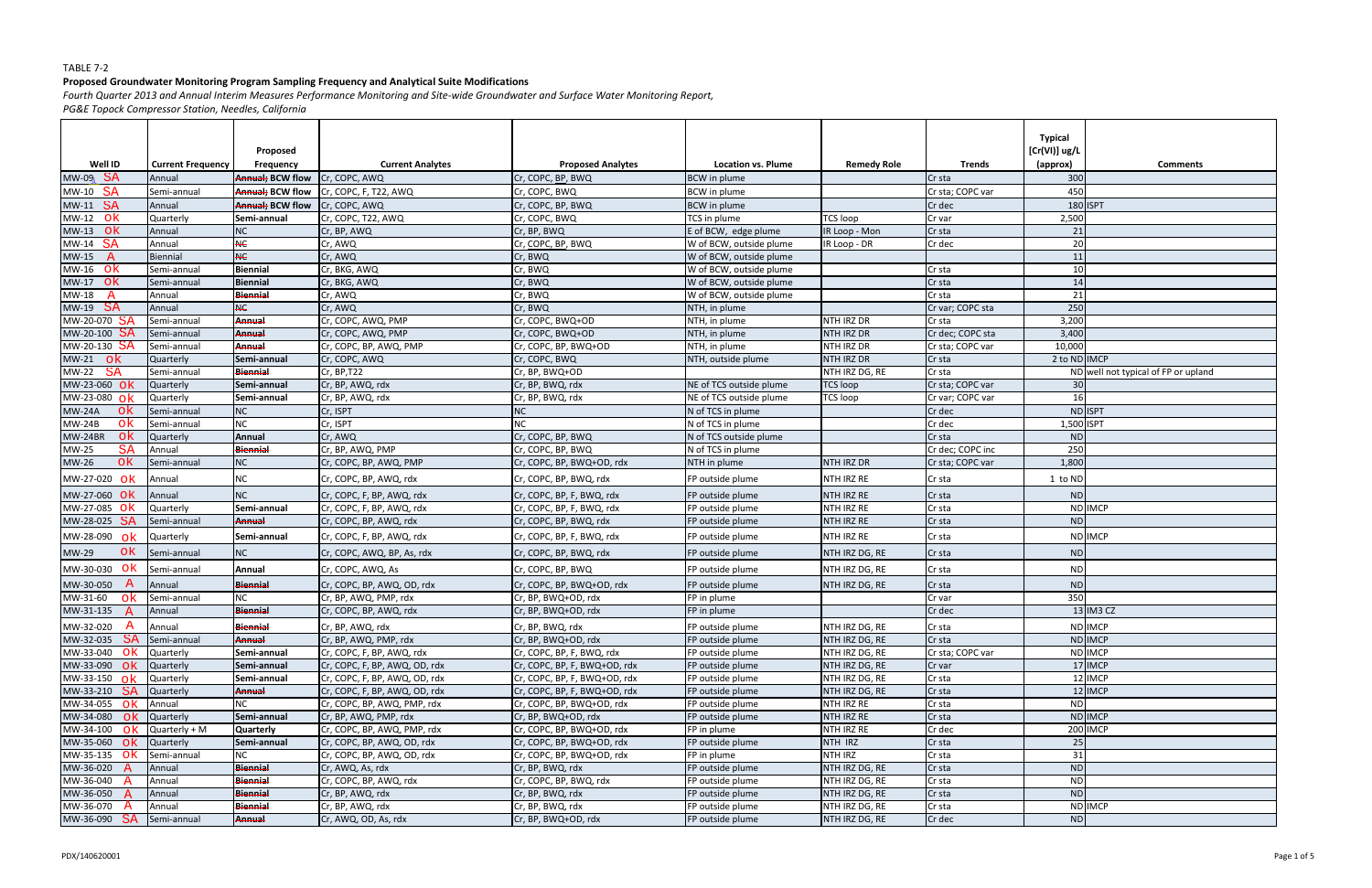## **Proposed Groundwater Monitoring Program Sampling Frequency and Analytical Suite Modifications**

Fourth Quarter 2013 and Annual Interim Measures Performance Monitoring and Site-wide Groundwater and Surface Water Monitoring Report,

|                  | Well ID                         | <b>Current Frequency</b>      | Proposed<br><b>Frequency</b> | <b>Current Analytes</b>    | <b>Proposed Analytes</b>  | <b>Location vs. Plume</b> | <b>Remedy Role</b> | <b>Trends</b>     | <b>Typical</b><br>[Cr(VI)] ug/I<br>(approx) | <b>Comments</b>                                                  |
|------------------|---------------------------------|-------------------------------|------------------------------|----------------------------|---------------------------|---------------------------|--------------------|-------------------|---------------------------------------------|------------------------------------------------------------------|
|                  | MW-36-100 SA                    | Semi-annual                   | Annual                       | Cr, COPC, BP, AWQ, OD, rdx | Cr, COPC, BP, BWQ+OD, rdx | FP in plume               | NTH IRZ DG, RE     | Cr dec            | 67                                          |                                                                  |
| Conduct          | <b>SA</b><br><b>MW-37D</b>      | Annual                        | HC                           | Cr, COPC, AWQ              | Cr, COPC, BWQ             | <b>BCW</b> outside plume  | <b>IRLDG</b>       | Cr dec            | 40                                          |                                                                  |
| <b>MP</b> and    | ok<br>MW-37S                    | Annual                        | <b>NC</b>                    | Cr, BP, AWQ                | Cr, BP, BWQ               | <b>BCW</b> in plume       | <b>IRLDG</b>       | Cr sta            | 1 <sup>1</sup>                              |                                                                  |
| $3V$ at<br>these | SA<br><b>MW-38D</b>             | Annual                        | HC                           | Cr, COPC, BP, AWQ, ISPT    | Cr, COPC, BP, BWQ, ISPT   | <b>BCW</b> outside plume  |                    | Cr sta            |                                             | ISPT; 2 consecutive Q events also performed<br>after 2013 repair |
| wells            | <b>MW-38S</b>                   | Annual                        | <b>NC</b>                    | Cr, COPC, BP, AWQ, ISPT    | Cr, COPC, BP, BWQ, ISPT   | <b>BCW</b> outside plume  |                    | Cr sta            |                                             | ISPT; 2 consecutive Q events also performed<br>after 2013 repair |
|                  | MW-39-040                       | Biennial                      | <b>NC</b>                    | Cr, As                     | Cr, BP                    | FP outside plume          | NTH IRZ DG, RE     | Cr sta            |                                             | ND IMCP                                                          |
|                  | MW-39-050                       | Annual                        | <b>Biennial</b>              | Cr, COPC, BP, AWQ, rdx     | Cr, BP, BWQ, rdx          | FP outside plume          | NTH IRZ DG, RE     | Cr dec            | <b>ND</b>                                   |                                                                  |
|                  | MW-39-060                       | Annual                        | <b>Biennial</b>              | Cr, COPC, BP, AWQ, rdx     | Cr, COCP+BP, BWQ, rdx     | FP outside plume          | NTH IRZ DG, RE     | Cr dec            | <b>ND</b>                                   |                                                                  |
|                  | MW-39-070                       | Annual                        | <b>Biennial</b>              | Cr, AWQ, OD, rdx           | Cr, BWQ+OD, rdx           | FP outside plume          | NTH IRZ DG, RE     | Cr dec            | <b>ND</b>                                   |                                                                  |
| Try grab         | MW-39-080                       | Annual                        | <b>Biennial</b>              | Cr, AWQ, OD, rdx           | Cr, BWQ+OD, rdx           | FP outside plume          | NTH IRZ DG, RE     | Cr dec            | <b>ND</b>                                   |                                                                  |
|                  | SA<br>MW-39-100                 | Annual                        | <b>NC</b>                    | Cr, COPC, BP, AWQ, OD, rdx | Cr, COPC, BP, BWQ+OD, rdx | FP in plume               | NTH IRZ DG, RE     | Cr dec            | 110                                         |                                                                  |
| sample           | <b>MW-40D</b><br><b>SA</b>      | Annual                        | <b>HE</b>                    | Cr, COPC, BP, AWQ          | Cr, COPC, BP, BWQ         | W of BCW in plume         |                    | Cr inc; COPC sta  | 160                                         |                                                                  |
| trail at         | <b>MID-40S</b><br>ok.           | Annual                        | NC                           | Cr, COPC, BP               | Cr, COPC, BP              | <b>BCW</b> outside plume  |                    | Cr sta            |                                             |                                                                  |
| these            | <b>SA</b><br><b>MW-41D</b>      | Semi-annual                   | <b>Annual</b>                | Cr, BP, AWQ                | Cr, COPC, BP, BWQ         | <b>BCW</b> outside plume  | <b>IRLDG</b>       | Cr sta            |                                             |                                                                  |
| wells            | MW-41M<br>ok                    | Annual                        | <b>NC</b>                    | Cr, BP, AWQ                | Cr, COPC, BP, BWQ         | <b>BCW</b> outside plume  | <b>IRLDG</b>       | Cr sta            | 10                                          |                                                                  |
|                  | <b>MW-41S</b><br>ok             | Annual                        | <b>NC</b>                    | Cr, COPC, BP, AWQ          | Cr, COPC, BP, BWQ         | <b>BCW</b> outside plume  | <b>IRLDG</b>       | Cr sta            | 19                                          |                                                                  |
|                  | MW-42-030                       | Biennial                      | <b>NC</b>                    | Cr, COPC, OD, As           | Cr, COPC, BP, OD          | FP outside plume          | NTH IRZ DG, RE     | Cr sta            | <b>ND</b>                                   |                                                                  |
|                  | MW-42-055<br>SA                 | Quarterly                     | <b>NE</b>                    | Cr, AWQ, OD, As, rdx       | Cr, BP, BWQ+OD, rdx       | FP outside plume          | NTH IRZ DG, RE     | Cr sta            |                                             | ND IMCP                                                          |
|                  | MW-42-065<br>-ok                | Quarterly                     | Semi-annual                  | Cr, BP, AWQ, OD, rdx       | Cr, BP, BWQ+OD, rdx       | FP outside plume          | NTH IRZ DG, RE     | Cr sta            |                                             | ND IMCP                                                          |
|                  | MW-43-025<br>-OK                | Annual                        | <b>NC</b>                    | Cr, BP, AWQ, rdx           | Cr, BP, BWQ, rdx          | FP outside plume          | NTH IRZ DG, RE     | Cr sta            | <b>ND</b>                                   |                                                                  |
|                  | MW-43-075<br>nk.                | Annual                        | <b>NC</b>                    | Cr, BP, AWQ, rdx           | Cr, BP, BWQ, rdx          | FP outside plume          | NTH IRZ DG, RE     | Cr sta            |                                             | ND IMCP                                                          |
|                  | MW-43-090<br>-ok                | Annual                        | NC                           | Cr, BP, AWQ, rdx           | Cr, BP, BWQ, rdx          | FP outside plume          | NTH IRZ DG, RE     | Cr sta            |                                             | ND IMCP                                                          |
|                  | MW-44-070<br>SA                 | Semi-annual                   | <b>Biennial</b>              | Cr, BP, AWQ, OD, rdx       | Cr, BP, BWQ+OD, rdx       | FP outside plume          | NTH IRZ DG, RE     | Cr sta            |                                             | ND IMCP                                                          |
|                  | MW-44-115                       | Quarterly                     | Semi-annual                  | Cr, COPC, BP, AWQ, OD, rdx | Cr, COPC, BP, BWQ+OD, rdx | FP in plume               | NTH IRZ DG, RE     | Cr dec; COPC var  |                                             | 100 IMCP                                                         |
|                  | MW-44-125<br>- ok               | Quarterly                     | Semi-annual                  | Cr, COPC, BP, AWQ, OD, rdx | Cr, COPC, BP, BWQ+OD, rdx | FP in plume               | NTH IRZ DG, RE     | Cr dec; COPC var  |                                             | ND IMCP                                                          |
|                  | MW-46-175<br>- ok               | Quarterly + M                 | <b>Quarterly</b>             | Cr, COPC, AWQ, OD, rdx     | Cr, COPC, BWQ+OD, rdx     | FP in plume               | NTH IRZ DG, RE     | Cr dec; COPC var  |                                             | 80 IMCP                                                          |
|                  | MW-46-205<br>ok.                | Semi-annual                   | <b>NC</b>                    | Cr, AWQ, rdx               | Cr, BWQ, rdx              | FP in plume               | NTH IRZ DG, RE     | Cr sta            | 5 to ND IMCP                                |                                                                  |
|                  | MW-47-055<br>ok.                | Semi-annual                   | <b>NC</b>                    | Cr, BP, AWQ, OD, rdx       | Cr, BP, BWQ+OD, rdx       | FP in plume               | <b>NTH IRZ DR</b>  | Cr var            |                                             | 25 IMCP                                                          |
|                  | MW-47-115<br>-ok                | Semi-annual                   | <b>NC</b>                    | Cr, AWQ, OD, rdx           | Cr, BWQ+OD, rdx           | FP in plume               | NTH IRZ DR         | Cr sta            |                                             | 20 IMCP                                                          |
|                  | 0k<br>MW-48                     | <b>Quarterly</b>              | Semi-annual                  | Cr, AWQ                    | Cr, BWQ                   | N of TCS outside plume    | <b>TCS loop</b>    | Cr dec            | <b>ND</b>                                   |                                                                  |
|                  | MW-49-135                       | OK Annual                     | <b>NC</b>                    | Cr, BP, AWQ, OD, rdx       | Cr, BP, BWQ+OD, rdx       | FP outside plume          | NTH IRZ RE         | Cr sta            | 1.5 to ND                                   |                                                                  |
|                  | MW-49-275                       | Annual                        | <b>Biennial</b>              | Cr, AWQ, OD, rdx           | Cr, BWQ+OD, rdx           | FP outside plume          | <b>NTH IRZ RE</b>  | Cr sta            | <b>ND</b>                                   |                                                                  |
|                  | MW-49-365 $\overline{A}$ Annual |                               | <b>Biennial</b>              | Cr, AWQ, OD, rdx           | Cr, BWQ+OD, rdx           | FP outside plume          | NTH IRZ RE         | Cr sta            | ND                                          |                                                                  |
|                  | MW-50-095 SA Semi-annual        |                               | Annual                       | Cr, AWQ, rdx               | Cr, BWQ, rdx              | NTH outside plume         |                    | Cr dec            | 14                                          |                                                                  |
|                  | MW-50-200<br>OK.                | Quarterly                     | Semi-annual                  | Cr, AWQ, rdx               | Cr, BWQ, rdx              | NTH in plume              |                    | Cr dec            | 8,000                                       |                                                                  |
|                  | MW-51                           | $\mathsf{ok}$ Semi-annual     | <b>NC</b>                    | Cr, COPC, BP, AWQ, rdx     | Cr, COPC, BP, BWQ, rdx    | NTH in plume              | <b>NTH IRZ DR</b>  | Cr sta            | 4,700                                       |                                                                  |
|                  | <b>MW-52S</b><br>ok             | Semi-annual                   | $NC$                         | Cr, BP, AWQ, rdx           | Cr, BP, BWQ, rdx          | FP outside plume          | NTH IRZ DG, RE     | Cr sta            | <b>ND</b>                                   |                                                                  |
|                  | <b>MW-52M</b>                   | $\mathsf{ok}$ Semi-annual     | NC                           | Cr, BP, AWQ, rdx           | Cr, BP, BWQ, rdx          | FP outside plume          | NTH IRZ DG, RE     | Cr sta            | <b>ND</b>                                   |                                                                  |
|                  | <b>MW-52D</b>                   | $\overline{OK}$ Semi-annual   | <b>NC</b>                    | Cr, BP, AWQ, rdx           | Cr, BP, BWQ, rdx          | FP outside plume          | NTH IRZ DG, RE     | Cr sta            | <b>ND</b>                                   |                                                                  |
|                  | <b>MW-53M</b>                   | $\mathsf{ok}$ Semi-annual     | <b>NC</b>                    | Cr, BP, AWQ, rdx           | Cr, BP, BWQ, rdx          | FP outside plume          | NTH IRZ DG, RE     | Cr sta            | ND                                          |                                                                  |
|                  | <b>MW-53D</b>                   | $\overline{OK}$ Semi-annual   | NC                           | Cr, BP, AWQ, rdx           | Cr, BP, BWQ, rdx          | FP outside plume          | NTH IRZ DG, RE     | Cr sta            | <b>ND</b>                                   |                                                                  |
|                  | OW-3S                           | $OK$ Annual                   | NC                           | Cr, AWQ                    | Cr, BWQ                   | W of BCW, outside plume   | <b>FWI</b>         | Cr inc            | 27                                          |                                                                  |
|                  | OW-3M                           | $\overline{\text{ok}}$ Annual | <b>NC</b>                    | Cr, AWQ                    | Cr, BWQ                   | W of BCW, outside plume   | <b>FWI</b>         | Cr <sub>sta</sub> | 17                                          |                                                                  |
|                  | OW-3D<br>ok                     | Annual                        | <b>NC</b>                    | Cr, COPC, BP, AWQ          | Cr, BWQ                   | W of BCW, outside plume   | <b>FWI</b>         | Cr sta-inc        | 10                                          |                                                                  |
|                  | PGE-7BR<br>A                    | Annual                        | <b>Biennial</b>              | Cr, AWQ                    | Cr, BWQ                   | TCS outside plume         |                    | Cr sta            |                                             | ND ND Cr                                                         |
|                  | PGE-8                           | Annual                        | <b>Biennial</b>              | Cr, COPC, AWQ              | Cr, COPC, BWQ             | TCS outside plume         |                    | Cr dec            | <b>ND</b>                                   |                                                                  |
|                  | <b>TEST WELLS</b>               |                               |                              |                            |                           |                           |                    |                   |                                             |                                                                  |
|                  | $PE-1$                          | ok Monthly                    | NC                           | Cr, AWQ                    | Cr, BWQ                   | FP in plume               |                    | Cr dec            | 7                                           |                                                                  |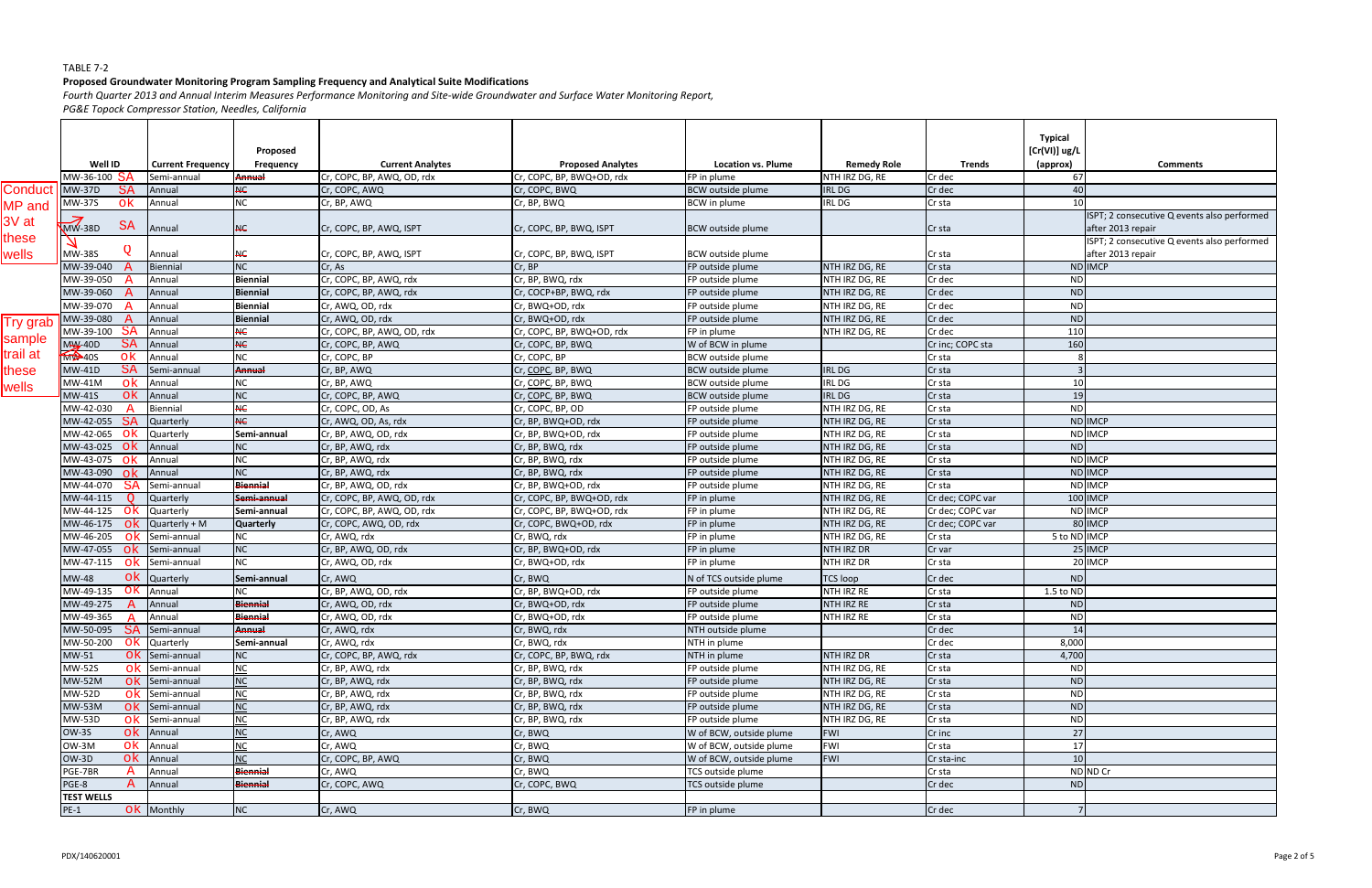## **Proposed Groundwater Monitoring Program Sampling Frequency and Analytical Suite Modifications**

Fourth Quarter 2013 and Annual Interim Measures Performance Monitoring and Site-wide Groundwater and Surface Water Monitoring Report,

|                         | Well ID                                | <b>Current Frequency</b>                       | Proposed<br><b>Frequency</b> | <b>Current Analytes</b>               | <b>Proposed Analytes</b>                         | <b>Location vs. Plume</b>                       | <b>Remedy Role</b>           | <b>Trends</b>              | <b>Typical</b><br>[Cr(VI)] ug/I<br>(approx) | <b>Comments</b>                                                                                                                  |
|-------------------------|----------------------------------------|------------------------------------------------|------------------------------|---------------------------------------|--------------------------------------------------|-------------------------------------------------|------------------------------|----------------------------|---------------------------------------------|----------------------------------------------------------------------------------------------------------------------------------|
|                         | $TW-1$<br>0k                           | Quarterly                                      | Semi-annual                  | Cr, COPC, AWQ                         | Cr, COPC, BWQ                                    | TCS in plume                                    |                              | Cr dec                     |                                             | 3,000 in plume                                                                                                                   |
|                         | <b>TW-2S</b><br>$\mathbb{A}$           | Annual                                         | <b>Biennial</b>              | Cr, AWQ                               | Cr, COPC, BWQ                                    | FP in plume                                     |                              | Cr dec                     | 500                                         |                                                                                                                                  |
|                         | TW-2D<br>A                             | Annual                                         | <b>Biennial</b>              | Cr, AWQ                               | Cr, BWQ                                          | FP in plume                                     |                              | Cr dec                     | 200                                         |                                                                                                                                  |
|                         | ok<br>TW-3D                            | Monthly                                        | NC                           | Cr, AWQ                               | Cr, BWQ                                          | FP in plume                                     |                              | Cr sta                     | 900                                         |                                                                                                                                  |
|                         | ok<br>$TW-4$                           | Annual                                         | <b>Biennial</b>              | Cr, AWQ                               | Cr, BWQ                                          | FP in plume                                     |                              | Cr dec                     |                                             |                                                                                                                                  |
|                         | ok<br>$TW-5$                           | Annual                                         | <b>Biennial</b>              | Cr, AWQ                               | Cr, BWQ                                          | NTH in plume                                    |                              | Cr <sub>sta</sub>          | 14                                          |                                                                                                                                  |
|                         | <b>PARK MOABI</b>                      |                                                |                              |                                       |                                                  |                                                 |                              |                            |                                             |                                                                                                                                  |
|                         | PM-03<br>ok                            | Annual                                         | NC.                          | Cr, AWQ, rdx                          | Cr, BWQ, rdx                                     |                                                 |                              | Cr <sub>sta</sub>          |                                             | 7 water supply well                                                                                                              |
|                         | ok<br>PM-04                            | Annual                                         | ΝC                           | Cr, AWQ, rdx                          | Cr, BWQ, rdx                                     |                                                 |                              | Cr sta                     |                                             | 20 water supply well                                                                                                             |
|                         | <b>ARIZONA</b>                         |                                                |                              |                                       |                                                  |                                                 |                              |                            |                                             |                                                                                                                                  |
|                         | ok.<br>MW-54-085                       | Semi-annual                                    |                              | Cr, BP, AWQ, rdx                      | Cr, BP, BWQ, rdx                                 | outside plume                                   |                              | Cr sta                     | <b>ND</b>                                   |                                                                                                                                  |
|                         | MW-54-140<br>-ok                       | Semi-annual                                    | <b>NC</b>                    | Cr, BP, AWQ, rdx                      | Cr, BP, BWQ, rdx                                 | outside plume                                   |                              | Cr sta                     | <b>ND</b>                                   |                                                                                                                                  |
|                         | MW-54-195<br>.ok                       | Semi-annual                                    | NC                           | Cr, BP, AWQ, rdx                      | Cr, BP, BWQ, rdx                                 | outside plume                                   |                              | Cr sta                     | <b>ND</b>                                   |                                                                                                                                  |
|                         | MW-55-045                              | SA Annual                                      | ЖĖ                           | Cr, AWQ                               | Cr, BWQ                                          | outside plume                                   |                              | Cr sta                     | <b>ND</b>                                   |                                                                                                                                  |
|                         | SA<br>MW-55-120                        | Annual                                         | ЖÇ                           | Cr, AWQ                               | Cr, BWQ                                          | outside plume                                   |                              | Cr sta                     |                                             |                                                                                                                                  |
|                         | <b>MW-56S</b>                          | $\mathsf{ok}$ Semi-annual                      | <b>NC</b>                    | Cr, AWQ, rdx                          | Cr, BWQ, rdx                                     | FP outside plume                                |                              | Cr <sub>sta</sub>          |                                             | ND same freq CA slant wells                                                                                                      |
|                         | <b>MW-56M</b>                          | OK Semi-annual                                 | <u>NC</u>                    | Cr, AWQ, rdx                          | Cr, BWQ, rdx                                     | FP outside plume                                |                              | Cr sta                     |                                             | ND same freq CA slant wells                                                                                                      |
|                         | <b>MW-56D</b>                          | $\overline{OK}$ Semi-annual                    | NC                           | Cr, AWQ, rdx                          | Cr, BWQ, rdx                                     | FP outside plume                                |                              | Cr <sub>sta</sub>          |                                             | ND same freq CA slant wells                                                                                                      |
|                         |                                        | <b>EAST RAVINE - TOPOCK COMPRESSOR STATION</b> |                              |                                       |                                                  |                                                 |                              |                            |                                             |                                                                                                                                  |
| <b>Clarify</b>          | MW-57-050                              | dry                                            | ΝC                           | Cr, AWQ                               | Cr, BWQ                                          |                                                 |                              |                            |                                             |                                                                                                                                  |
| when                    | MW-57-070                              | <b>6k</b> Quarterly                            | Semi-annual                  | Cr, COPC, BP, AWQ, rdx                | Cr, COPC, BP, BWQ, rdx                           | in ER in plume                                  |                              | Cr var                     |                                             | 700 inside plume, lacks strong trend                                                                                             |
| checked/                | ok<br>MW-57-185                        | Quarterly                                      | Semi-annual                  | Cr, COPC, BP, AWQ, rdx                | Cr, COPC, BP, BWQ, rdx                           | in ER in plume                                  | <b>TCS - TWB/ER</b>          | Cr inc                     |                                             | 8 inside plume, lacks strong trend                                                                                               |
| sampled                 | MW-58-065                              | dry                                            | NC                           | Cr, AWQ, As                           | Cr, BWQ                                          |                                                 | TCS - ER                     |                            |                                             |                                                                                                                                  |
| Reconfi<br>gure<br>well | Q<br>MW-58BR<br>MW-59-100<br>- ok      | Quarterly<br>Quarterly                         | Semi-annual<br>Semi-annual   | Cr, AWQ, As<br>Cr, COPC, BP, AWQ, rdx | Cr, COPC, BP, BWQ, rdx<br>Cr, COPC, BP, BWQ, rdx | in ER in plume<br>N of ER, in plume             | TCS - ER<br><b>TCS - TWB</b> | Cr var; COPC var<br>Cr dec |                                             | semiannual frequency after 4Q 2013 event (4<br>2 quarterly samples in new configuration)<br>4,400 inside plume, decreasing trend |
|                         | MW-60-125 OK                           | Quarterly                                      | Semi-annual                  | Cr, COPC, BP, AWQ, rdx                | Cr, COPC, BP, BWQ, rdx                           | S of ER, in plume                               | TCS - WL                     | Cr var; COPC var           |                                             | 880 in plume, near edge, upland                                                                                                  |
|                         | MW-60BR-245 O                          | Quarterly                                      | Semi-annual                  | Cr, COPC, BP, AWQ, rdx                | Cr, COPC, BP, BWQ, rdx                           | S of ER, in plume                               |                              | Cr dec                     |                                             | 75 near plume edge, upland                                                                                                       |
|                         | MW-61-110<br>.ok                       | Quarterly                                      | Semi-annual                  | Cr, COPC, BP, AWQ, rdx                | Cr, COPC, BP, BWQ, rdx                           | S of ER, in plume                               | TCS - ER                     | Cr <sub>sta</sub>          |                                             | 650 inside plume                                                                                                                 |
|                         | MW-62-065                              | Quarterly                                      | NС                           | Cr, COPC, BP, AWQ, rdx                | Cr, COPC, BP, BWQ, rdx                           | N of ER, in plume                               | TCS - ER                     | Cr sta                     |                                             | 500 close to river                                                                                                               |
|                         | MW-62-110<br>.ok                       | Quarterly                                      | NC                           | Cr, COPC, BP, AWQ, rdx                | Cr, COPC, BP, BWQ, rdx                           | N of ER, in plume                               | TCS - ER                     | Cr inc                     |                                             | 900 close to river, Cr trend                                                                                                     |
|                         | MW-62-190<br>ok.                       | Quarterly                                      | Semi-annual                  | Cr, COPC, BP, AWQ, rdx                | Cr, COPC, BP, BWQ, rdx                           | N of ER, in plume                               |                              | Cr sta                     |                                             | ND ND and stable                                                                                                                 |
|                         | MW-63-065 OK Quarterly                 |                                                | NC                           | Cr, COPC, BP, AWQ, rdx                | Cr, COPC, BP, BWQ, rdx                           | near ER mouth at river, sentry<br>at plume edge | TCS - ER                     |                            |                                             | 1.5 sentry location at plume edge near river                                                                                     |
| Reconfi<br> gure        |                                        |                                                |                              |                                       |                                                  | S of ER, edge of plume, inland                  |                              | <b>LCr</b> sta             |                                             | semiannual frequency after 4Q 2013 event (4                                                                                      |
| <b>well</b>             | Q<br>MW-64BR                           | Quarterly                                      | Semi-annual                  | Cr, AWQ, As                           | Cr, COPC, BP, BWQ, rdx                           | from river                                      |                              | Cr dec                     |                                             | 6 quarterly samples in new configuration)                                                                                        |
|                         | MW-65-160 OK                           | Quarterly                                      | NC                           | Cr, COPC, BP, AWQ, rdx                | Cr, COPC, BP, BWQ, rdx                           | SW TCS, in plume                                | TCS - WL                     | Cr inc                     |                                             | 70 near plume edge                                                                                                               |
|                         | MW-65-225 $\sigma$ k                   | Quarterly                                      | NС                           | Cr, COPC, BP, AWQ, rdx                | Cr, COPC, BP, BWQ, rdx                           | SW TCS, in plume                                | TCS - WL                     | Cr inc                     |                                             | 500 near plume edge                                                                                                              |
|                         | MW-66-165 OK                           | Quarterly                                      | Semi-annual                  | Cr, COPC, BP, AWQ, rdx                | Cr, COPC, BP, BWQ, rdx                           | W TCS, in plume                                 | TCS - DR                     | Cr sta                     |                                             | 650 inside plume, stable trend                                                                                                   |
|                         | MW-66-230 OK                           | Quarterly                                      | Semi-annual                  | Cr, COPC, BP, AWQ, rdx                | Cr, COPC, BP, BWQ, rdx                           | W TCS, in plume                                 | TCS - DR                     | Cr inc                     |                                             | 6,000 inside plume                                                                                                               |
|                         | MW-66BR-270 O $\overline{k}$ Quarterly |                                                | Semi-annual                  | Cr, COPC, BP, AWQ, rdx                | Cr, COPC, BP, BWQ, rdx                           | W TCS, in plume                                 | TCS - WL                     | Cr <sub>sta</sub>          |                                             | ND inside plume, stable trend                                                                                                    |
|                         | MW-67-185<br>- OK                      | Quarterly                                      | Semi-annual                  | Cr, COPC, BP, AWQ, rdx                | Cr, COPC, BP, BWQ, rdx                           | N TCS, inside plume                             | TCS - DG, TWB                | Cr inc                     |                                             | 2,300 inside plume                                                                                                               |
|                         | MW-67-225                              | <b>Ok</b> Quarterly                            | Semi-annual                  | Cr, COPC, BP, AWQ, rdx                | Cr, COPC, BP, BWQ, rdx                           | N TCS, inside plume                             | TCS - DG, TWB                | Cr <sub>sta</sub>          |                                             | 3,200 inside plume, stable trend                                                                                                 |
|                         | MW-67-260<br>ok                        | Quarterly                                      | Semi-annual                  | Cr, COPC, BP, AWQ, rdx                | Cr, COPC, BP, BWQ, rdx                           | N TCS, inside plume                             | TCS - DG, TWB                | Cr sta                     |                                             | 2,100 inside plume                                                                                                               |
|                         | MW-68-180                              | ok Quarterly                                   | NC.                          | Cr, COPC, BP, AWQ, rdx                | Cr, COPC, BP, BWQ, rdx                           | TCS, inside plume                               | <b>TCS - TWB</b>             | Cr var; COPC var           |                                             | 20,000 variable trend - at least 4 more Q                                                                                        |
|                         | MW-68-240 O $\overline{k}$ Quarterly   |                                                | Semi-annual                  | Cr, COPC, BP, AWQ, rdx                | Cr, COPC, BP, BWQ, rdx                           | TCS, inside plume                               | <b>TCS - TWB</b>             | Cr inc                     |                                             | 2,000 inside plume, stable trend                                                                                                 |
|                         | MW-68BR-280 Ok Quarterly               |                                                | Semi-annual                  | Cr, COPC, BP, AWQ, rdx                | Cr, COPC, BP, BWQ, rdx                           | TCS, inside plume                               |                              | Cr sta; COPC sta           |                                             | ND inside plume, stable trend                                                                                                    |
|                         | $MW-69-195$ OK Quarterly               |                                                | NC                           | Cr, COPC, BP, AWQ, rdx                | Cr, COPC, BP, BWQ, rdx                           | S TCS, inside plume                             | TCS - WL                     | Cr inc; COPC inc           |                                             | 800 increasing trends                                                                                                            |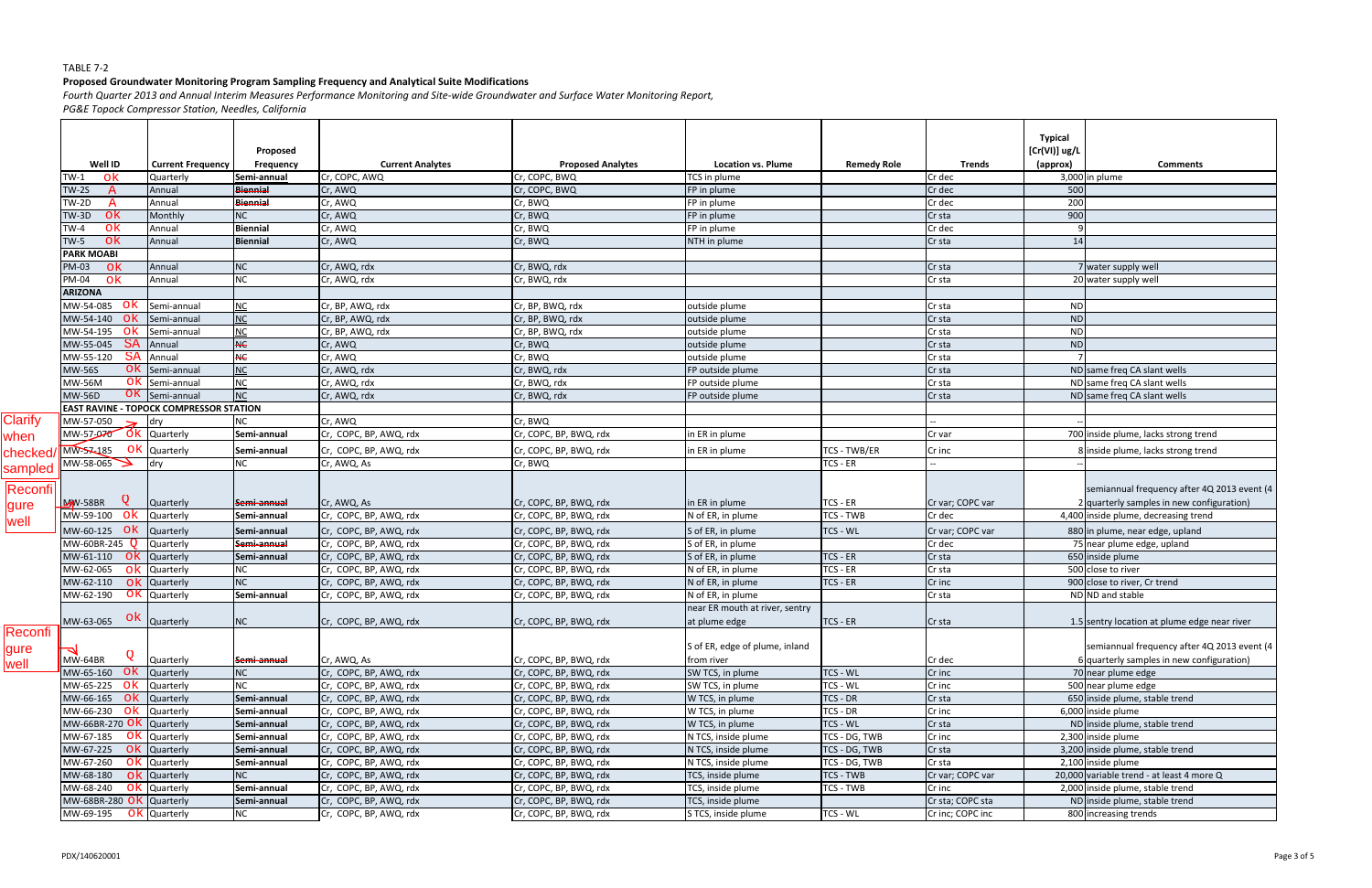### **Proposed Groundwater Monitoring Program Sampling Frequency and Analytical Suite Modifications**

Fourth Quarter 2013 and Annual Interim Measures Performance Monitoring and Site-wide Groundwater and Surface Water Monitoring Report,

| 75 inland from river, lower [Cr]<br>Cr, COPC, BP, AWQ, rdx<br>Cr. COPC, BP, BWQ, rdx<br>W ER, in plume<br>TCS - ER<br>Cr inc                                                          |
|---------------------------------------------------------------------------------------------------------------------------------------------------------------------------------------|
|                                                                                                                                                                                       |
| 2,200 inland from river, dec trend [Cr]<br>W ER, in plume<br>Cr. COPC, BP, AWQ, rdx<br>Cr, COPC, BP, BWQ, rdx<br>Cr dec                                                               |
| plume edge but inland from river, stable ND<br>Cr, COPC, BP, AWQ, rdx<br>NW of TCS, N of ER, plume edge NTH IRZ DR<br>Cr, COPC, BP, BWQ, rdx<br><b>ND</b> Itrend<br>Cr <sub>sta</sub> |
| SE of ER, in plume<br>TCS - ER<br>150 near plume edge, near river<br>Cr, COPC, BP, AWQ, rdx<br>Cr, COPC, BP, BWQ, rdx<br>Cr inc; COPC var                                             |
| SE of ER, in plume<br>Cr, COPC, BP, AWQ, rdx<br>Cr, COPC, BP, BWQ, rdx<br>5 near plume edge, near river<br>Cr var                                                                     |
| TCS - ER<br>SE of ER, plume edge<br>Cr. COPC, BP, BWQ, rdx<br>36 sentry location at plume edge near river<br>Cr. COPC, BP, AWQ, rdx<br>Cr sta                                         |
| ND Stable<br>Cr. COPC, BP, AWQ, rdx<br>Cr, COPC, BP, BWQ, rdx<br>TCS - outside plume<br><b>Cr</b> sta                                                                                 |